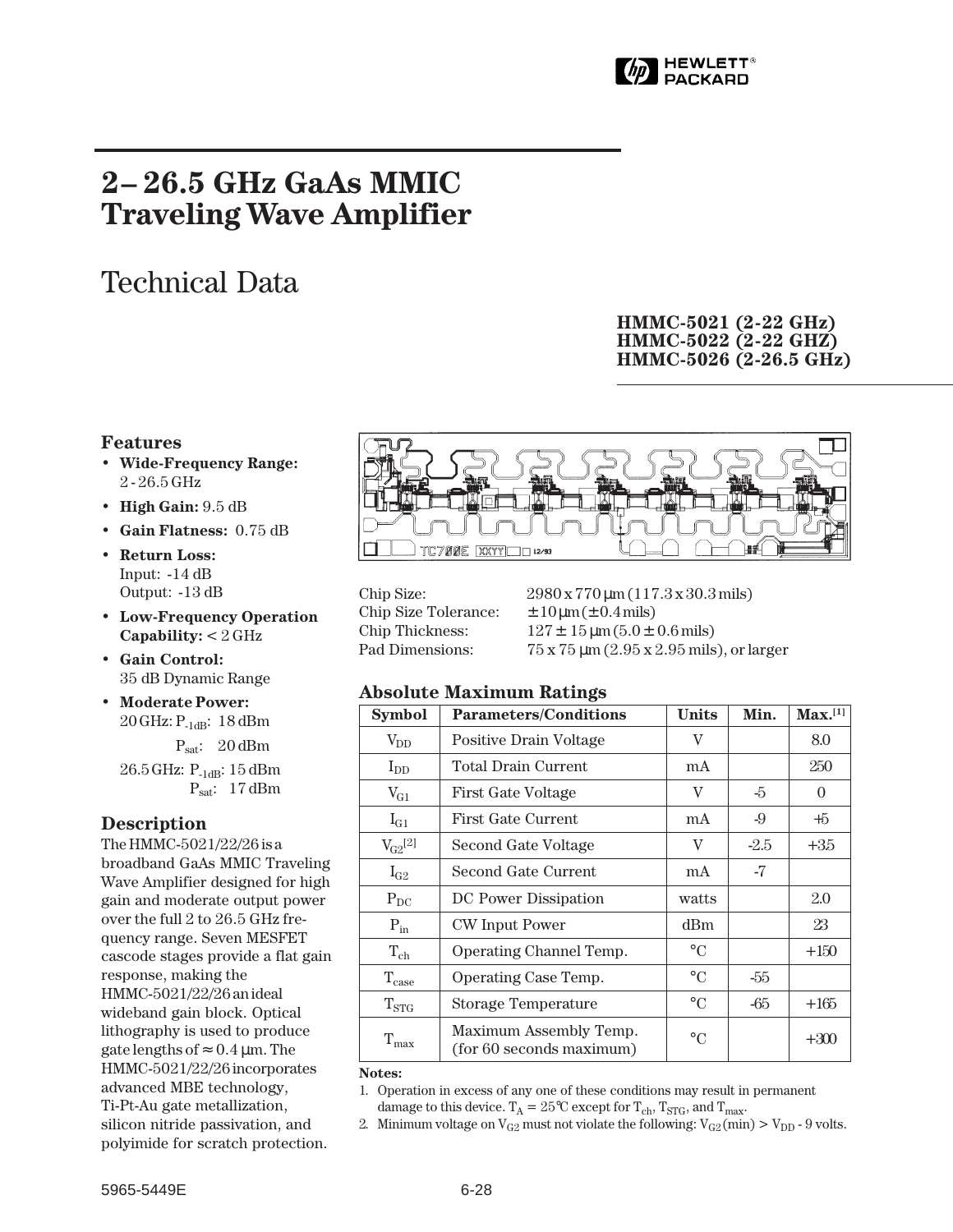| <b>Symbol</b>                       | <b>Parameters and Test Conditions</b>                                                                                          | <b>Units</b>       | Min.   | Typ.   | Max.   |
|-------------------------------------|--------------------------------------------------------------------------------------------------------------------------------|--------------------|--------|--------|--------|
| I <sub>DSS</sub>                    | Saturated Drain Current<br>$(V_{DD} = 7.0 V, V_{G1} = 0 V, V_{G2} =$ open circuit)                                             | mA                 | 115    | 180    | 250    |
| $V_{p}$                             | First Gate Pinch-off Voltage<br>$(V_{DD} = 7.0 V, I_{DD} = 16 mA, V_{G2} = open circuit)$                                      | V                  | $-3.5$ | $-1.5$ | $-0.5$ |
| $V_{G2}$                            | Second Gate Self-Bias Voltage<br>$(V_{DD} = 7.0 V, V_{G1} = 0 V)$                                                              | V                  |        | 2.1    |        |
| <b>IDSOFF</b><br>(VG1)              | First Gate Pinch-off Current<br>$(V_{DD} = 7.0 V, V_{G1} = -3.5 V, V_{G2} =$ open circuit)                                     | m A                |        | 4      |        |
| <b>IDSOFF</b><br>(V <sub>G2</sub> ) | Second Gate Pinch-Off Current<br>$(V_{\text{DD}} = 5.0 \text{ V}, V_{\text{G1}} = 0 \text{ V}, V_{\text{G2}} = -3.5 \text{ V}$ | mA                 |        | 8      |        |
| $\theta_{\rm ch-bs}$                | Thermal Resistance<br>$(T_{\text{backside}} = 25^{\circ}C)$                                                                    | $\rm ^{\circ}$ C/W |        | 36     |        |

**HMMC-5021/22/26 DC Specifications/Physical Properties,[1]** applies to all part numbers

**Note:**

1. Measured in wafer form with  $\rm T_{chuck} = 25^oC.$  (Except  $\theta_{ch-bs}$  )

|  | <b>HMMC-5021/22/26 RF Specifications,</b> $V_{DD} = 7.0 V$ , $I_{DD}(Q) = 150$ mA, $Z_{in} = Z_0 = 50 \Omega^{[1]}$ |
|--|---------------------------------------------------------------------------------------------------------------------|
|--|---------------------------------------------------------------------------------------------------------------------|

|                  |                                                                                                        |              |                  | $2.0 - 22.0$ GHz | $2.0 - 26.5$ GHz |       |                  |                 |           |
|------------------|--------------------------------------------------------------------------------------------------------|--------------|------------------|------------------|------------------|-------|------------------|-----------------|-----------|
| <b>Symbol</b>    | <b>Parameters/Conditions</b>                                                                           | <b>Units</b> | <b>HMMC-5021</b> | <b>HMMC-5022</b> |                  |       | <b>HMMC-5026</b> |                 |           |
|                  |                                                                                                        |              | Typ.             | Min.             | Typ.             | Max.  | Min.             | Typ.            | Max.      |
| <b>BW</b>        | Guaranteed Bandwidth                                                                                   | GHz          | $2 - 22$         | 2                |                  | 22    | 2                |                 | 26.5      |
| $S_{21}$         | Small Signal Gain                                                                                      | dB           | 10               | 8.0              | 10               | 12    | 7.5              | 9.5             | 12        |
| $\Delta S_{21}$  | Small Signal Gain Flatness                                                                             | dB           | $\pm 0.5$        |                  | $\pm 0.5$        | ±1.0  |                  | $\pm 0.75$      | $\pm 1.0$ |
| RLin(min)        | Minimum Input Return Loss                                                                              | dB           | 16               | 10               | 16               |       | 10 <sup>2</sup>  | 14              |           |
| $RL_{out(min)}$  | Minimum Output Return Loss                                                                             | dB           | 13               | 10               | 13               |       | 10               | 13              |           |
| Isolation        | Minimum Reverse Isolation                                                                              | dB           | 32               | 20               | 32               |       | 20               | 30              |           |
| $P-1dB$          | Output Power at 1 dB Gain Comp.                                                                        | dBm          | 18               | 15               | 18               |       | 12               | 15              |           |
| $P_{\text{sat}}$ | <b>Saturated Output Power</b>                                                                          | dBm          | $20\,$           | 17               | 20               |       | 14               | 17              |           |
| $H_2(max)$       | Max. Second Harm. $(2 < f0 < 20)$ ,<br>$[P0(f0) = 17$ dBm or P- <sub>1dB</sub> ,<br>whichever is less. | dBc          | $-25$            |                  | $-25$            | $-20$ |                  | $-25$           | $-20$     |
| $H_3(max)$       | Max. Third Harm. $(2 < f_0 < 20)$ ,<br>$[P0(f0) = 17$ dBm or P- <sub>1dB</sub> ,<br>whichever is less. | dBc          | $-34$            |                  | $-34$            | $-20$ |                  | $-34$           | $-20$     |
| NF               | Noise Figure                                                                                           | dB           | 8                |                  | 8                |       |                  | 10 <sup>2</sup> |           |

**Notes:**

1. Small-signal data measured in wafer form with  $T_{chuck} = 25^{\circ}C$ . Large-signal data measured on individual devices mounted in an HP83040 Series Modular Microcircuit Package  $@{\rm T_A} = 25°C$ .

2. Performance may be extended to lower frequencies through the use of appropriate off-chip circuitry. Upper -3 dB corner frequency  $\approx 29.5$  GHz.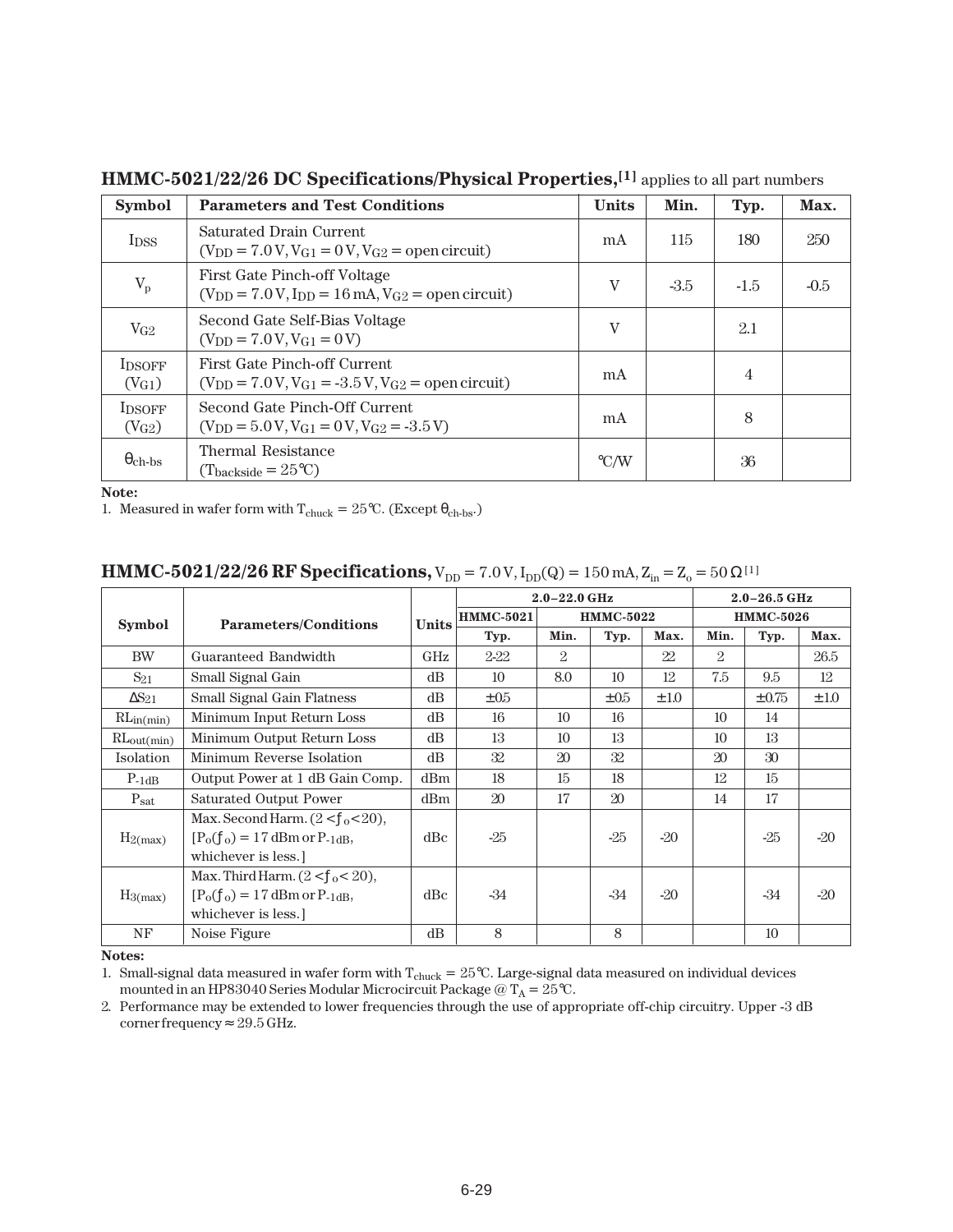#### **Applications**

The HMMC-5021/22/26 series of traveling wave amplifiers are designed for use as general purpose wideband gain blocks in communication systems and microwave instrumentation. They are ideally suited for broadband applications requiring a flat gain response and excellent port matches over a 2 to 26.5 GHz frequency range. Dynamic gain control and low-frequency extension capabilities are designed into these devices.

#### **Biasing and Operation**

These amplifiers are biased with a single positive drain supply  $(V<sub>DD</sub>)$  and a single negative gate supply  $(V_{G1})$ . The recommended bias conditions for the HMMC-5021/22/26 are  $V_{DD} = 7.0V$ ,  $I_{DD} = 150$  mA for best overall performance. To achieve this drain current level, VG1 is typically biased between -0.2V and -0.5V. No other bias supplies or connections to the device are required for 2 to 26.5 GHz operation. See Figure 3 for assembly information.

The auxiliary gate and drain contacts are used only for lowfrequency performance extension below  $\approx 1.0$  GHz. When used, these contacts must be AC coupled only. (Do not attempt to apply bias to these pads.) The second gate  $(V_{G2})$  can be used to obtain 35 dB (typical) dynamic gain control. For normal operation, no external bias is required on this contact and its self-bias voltage is ≈  $+2.1$  V. Applying an external bias between its open-circuit voltage and -2.5 volts will adjust the gain while maintaining a good input/output port match.

#### **Assembly Techniques**

Solder die-attach using a fluxless AuSu solder preform is the recommended assembly method. Gold thermosonic wedge bonding with 0.7 mil diameter Au wire is recommended for all bonds. Tool force should be  $22 \pm 1$  gram, stage temperature should be  $150 \pm 2$ °C, and ultrasonic power and duration should be  $64 \pm 1$  dB and  $76 \pm 8$  msec, respectively. The bonding pad and chip backside metallization is gold.

For more detailed information see HP application note #999, "GaAs MMIC Assembly and Handling Guidelines."

*GaAs MMICs are ESD sensitive. Proper precautions should be used when handling these devices.*



**Figure 1. HMMC-5021/22/26 Schematic.**

**FET gate periphery in microns.**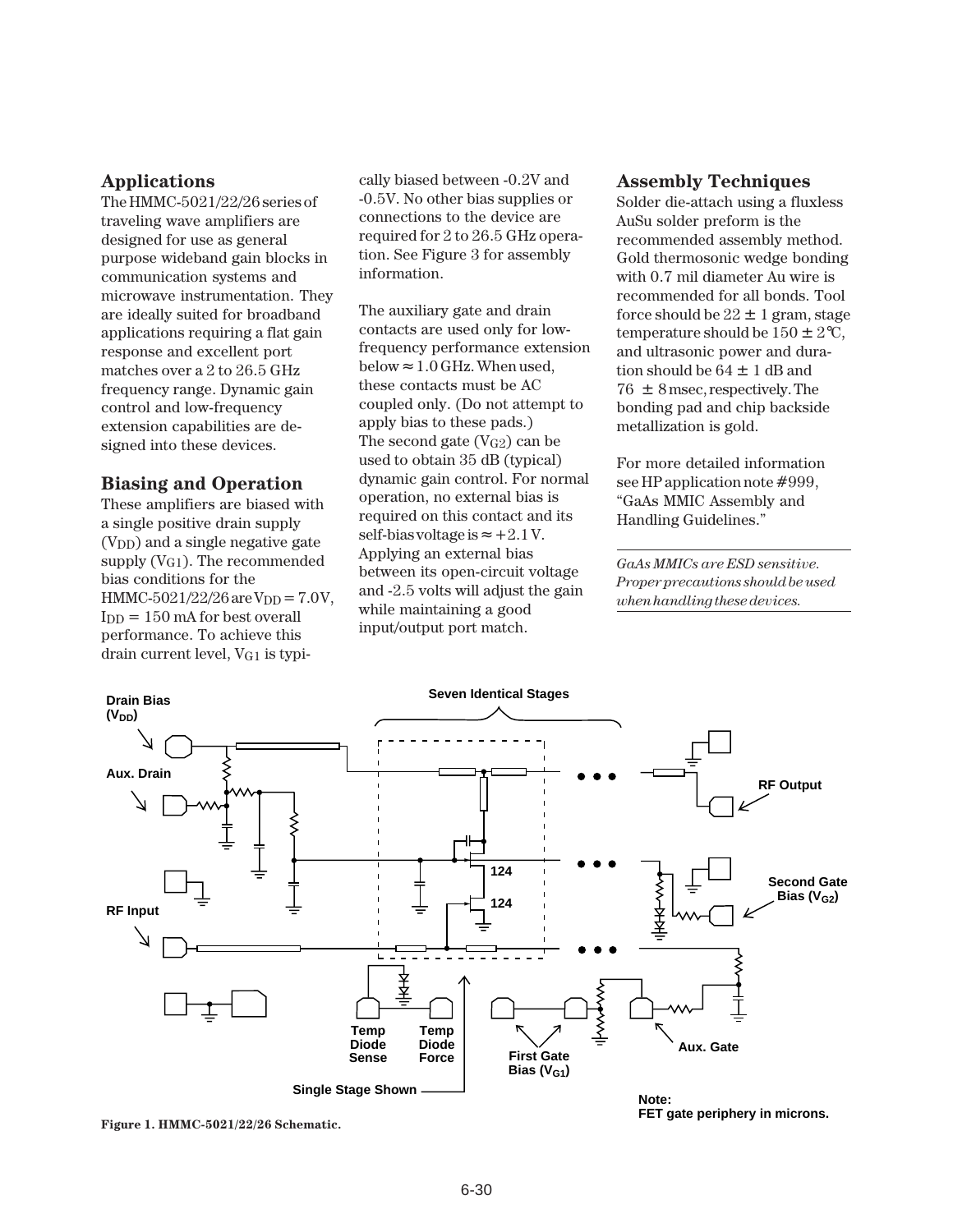

**Figure 2. HMMC-5021/22/26 Bonding Pad Locations.**

**Notes:**

All dimensions in microns. Rectangular Pad Dim: 75 x 75 µm. Octagonal Pad Dim: 90 µm dia. All other dimensions ±5 µm (unless otherwise noted). Chip thickness:  $127 \pm 15$  µm.



Total offset between RF input and RF output pad is 335 µm (13.2 mils).

**Figure 3. HMMC-5021/22/26 Assembly Diagram.**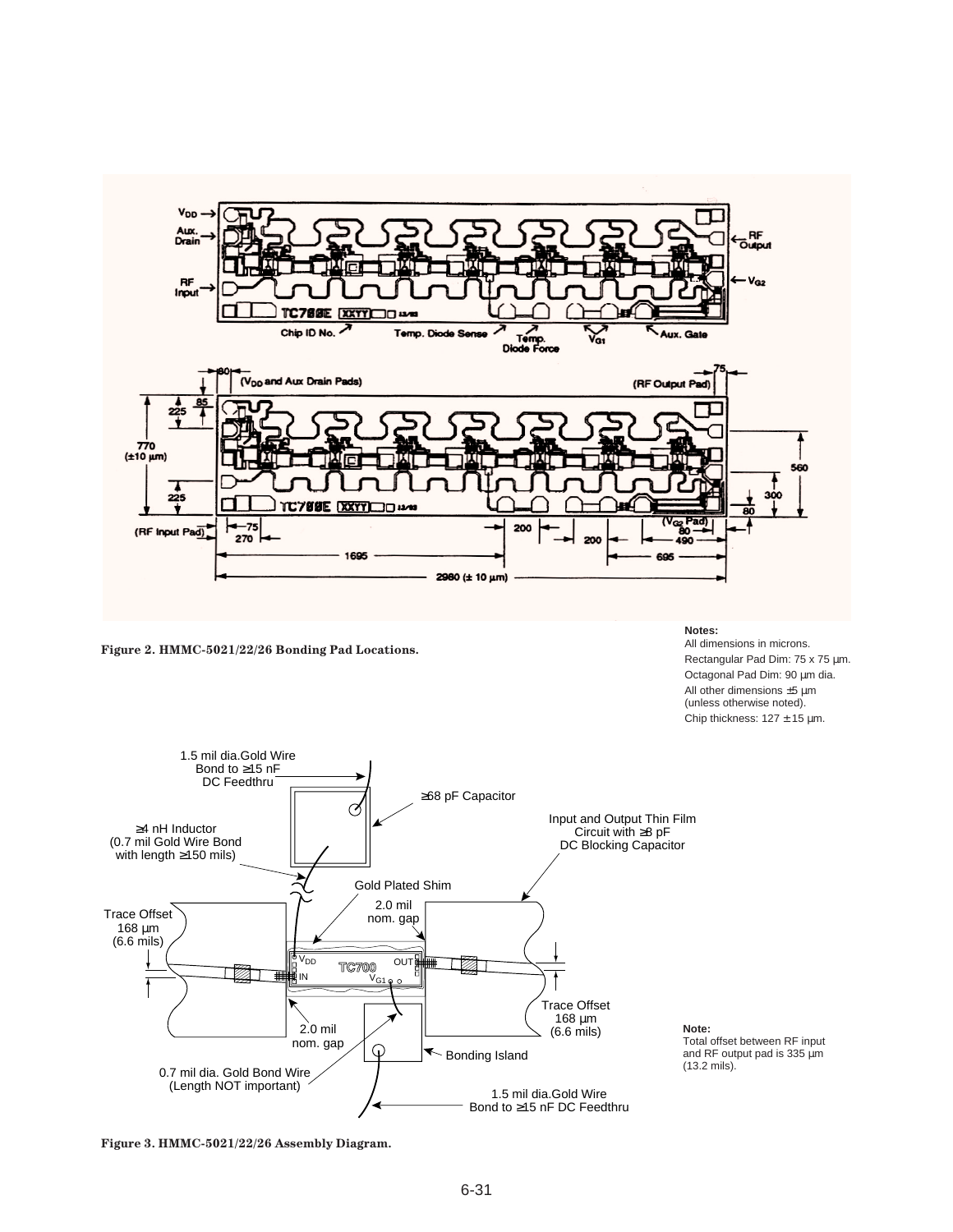### **HMMC-5021/22/26 Typical Performance**







**Figure 5. Typical Input and Output Return Loss vs. Frequency.**

| <b>Typical Scattering Parameters</b> <sup>[1]</sup> , (T <sub>chuck</sub> = 25°C, V <sub>DD</sub> = 7.0 V, I <sub>DD</sub> = 150 mA, Z <sub>in</sub> = Z <sub>out</sub> = 50 $\Omega$ |  |  |  |  |  |  |  |  |
|---------------------------------------------------------------------------------------------------------------------------------------------------------------------------------------|--|--|--|--|--|--|--|--|
|---------------------------------------------------------------------------------------------------------------------------------------------------------------------------------------|--|--|--|--|--|--|--|--|

| Freq.      |          | $\mathbf{S}_{11}$ |          |          | $S_{21}$ |          | $\mathbf{S}_{12}$ |       |          | $S_{22}$      |       |          |  |
|------------|----------|-------------------|----------|----------|----------|----------|-------------------|-------|----------|---------------|-------|----------|--|
| <b>GHz</b> | $\bf dB$ | Mag               | Ang      | $\bf dB$ | Mag      | Ang      | $\mathbf{dB}$     | Mag   | Ang      | $\mathbf{dB}$ | Mag   | Ang      |  |
| 2.0        | $-22.6$  | 0.074             | $-174.1$ | $-53.1$  | 0.0022   | 167.3    | 10.1              | 3.183 | 123.6    | $-28.9$       | 0.036 | 77.3     |  |
| 3.0        | $-30.6$  | 0.030             | 130.4    | $-51.0$  | 0.0028   | 120.1    | 10.0              | 3.173 | 102.1    | $-21.6$       | 0.083 | 64.1     |  |
| 4.0        | $-37.8$  | 0.013             | $-19.8$  | $-48.0$  | 0.0040   | 95.0     | 10.2              | 3.225 | 78.2     | $-18.2$       | 0.124 | 45.4     |  |
| 5.0        | $-29.4$  | 0.034             | $-79.9$  | $-46.8$  | 0.0046   | 67.1     | 10.3              | 3.275 | 53.5     | $-16.3$       | 0.153 | 23.4     |  |
| 6.0        | $-26.6$  | 0.047             | $-113.8$ | $-44.4$  | 0.0060   | 36.0     | 10.4              | 3.303 | 28.1     | $-15.4$       | 0.170 | $2.5\,$  |  |
| 7.0        | $-26.6$  | 0.047             | $-137.0$ | $-44.1$  | 0.0062   | $1.0\,$  | 10.4              | 3.330 | 2.3      | $-15.7$       | 0.165 | $-19.5$  |  |
| 8.0        | $-27.7$  | 0.041             | $-152.6$ | $-43.4$  | 0.0067   | $-27.5$  | 10.5              | 3.331 | $-23.8$  | $-17.0$       | 0.141 | $-40.7$  |  |
| 9.0        | $-29.0$  | 0.035             | $-149.8$ | $-44.3$  | 0.0061   | $-31.8$  | 10.4              | 3.312 | $-50.2$  | $-19.2$       | 0.110 | $-59.7$  |  |
| 10.0       | $-29.0$  | 0.036             | $-140.8$ | $-43.0$  | 0.0071   | $-53.6$  | 10.3              | 3.282 | $-76.4$  | $-24.3$       | 0.061 | $-76.8$  |  |
| 11.0       | $-27.3$  | 0.043             | $-138.1$ | $-41.6$  | 0.0083   | $-74.8$  | 10.2              | 3.253 | $-102.5$ | $-35.1$       | 0.018 | $-32.6$  |  |
| 12.0       | $-26.2$  | 0.049             | $-141.9$ | $-40.0$  | 0.0100   | $-96.9$  | 10.2              | 3.227 | $-128.8$ | $-24.6$       | 0.059 | 21.0     |  |
| 13.0       | $-25.8$  | 0.052             | $-148.5$ | $-38.9$  | 0.0113   | $-120.9$ | 10.2              | 3.218 | $-155.4$ | $-19.7$       | 0.103 | 2.8      |  |
| 14.0       | $-26.4$  | 0.048             | $-143.0$ | $-38.1$  | 0.0125   | $-145.6$ | 10.1              | 3.204 | 177.8    | $-17.6$       | 0.132 | $-21.2$  |  |
| 15.0       | $-24.6$  | 0.059             | $-131.7$ | $-36.6$  | 0.0148   | $-169.9$ | 10.1              | 3.197 | 150.4    | $-17.0$       | 0.141 | $-44.8$  |  |
| 16.0       | $-21.6$  | 0.083             | $-133.7$ | $-35.3$  | 0.0172   | 160.9    | 10.0              | 3.177 | 122.5    | $-17.1$       | 0.140 | $-67.4$  |  |
| 17.0       | $-19.4$  | 0.107             | $-143.5$ | $-35.0$  | 0.0177   | 130.6    | 10.0              | 3.149 | 94.4     | $-18.5$       | 0.119 | $-91.8$  |  |
| 18.0       | $-18.3$  | 0.121             | $-158.7$ | $-34.7$  | 0.0184   | 105.0    | 9.9               | 3.138 | 65.9     | $-21.8$       | 0.081 | $-116.0$ |  |
| 19.0       | $-18.7$  | 0.116             | $-172.6$ | $-33.9$  | 0.0201   | 80.2     | 9.9               | 3.140 | 36.8     | $-28.9$       | 0.036 | $-121.7$ |  |
| 20.0       | $-20.3$  | 0.097             | $-179.5$ | $-33.3$  | 0.0217   | 50.7     | 10.0              | 3.151 | 6.6      | $-28.5$       | 0.038 | $-57.0$  |  |
| 21.0       | $-21.8$  | 0.082             | $-168.3$ | $-32.7$  | 0.0233   | 22.5     | 10.0              | 3.150 | $-24.9$  | $-21.7$       | 0.082 | $-59.1$  |  |
| 22.0       | $-19.9$  | 0.101             | $-155.3$ | $-31.7$  | 0.0259   | $-8.4$   | 9.9               | 3.126 | $-57.5$  | $-18.6$       | 0.117 | $-81.5$  |  |
| 23.0       | $-17.3$  | 0.137             | $-158.8$ | $-31.4$  | 0.0268   | $-39.5$  | 9.8               | 3.076 | $-91.0$  | $-17.3$       | 0.137 | $-103.3$ |  |
| 24.0       | $-16.3$  | 0.153             | $-169.9$ | $-30.7$  | 0.0291   | $-71.5$  | 9.7               | 3.045 | $-125.5$ | $-17.3$       | 0.137 | $-123.8$ |  |
| 25.0       | $-17.1$  | 0.139             | $-175.4$ | $-30.0$  | 0.0317   | $-106.2$ | 9.7               | 3.045 | $-162.2$ | $-18.5$       | 0.118 | $-135.3$ |  |
| 26.0       | $-17.0$  | 0.141             | $-165.0$ | $-29.2$  | 0.0345   | $-145.5$ | 9.6               | 3.027 | 157.2    | $-19.4$       | 0.107 | $-122.5$ |  |
| 26.5       | $-15.7$  | 0.163             | $-161.1$ | $-29.0$  | 0.0356   | $-166.7$ | 9.5               | 2.970 | 135.4    | $-17.6$       | 0.132 | $-114.2$ |  |
| 27.0       | $-14.3$  | 0.192             | $-162.7$ | $-28.9$  | 0.0357   | 171.7    | 9.2               | 2.876 | 112.9    | $-15.3$       | 0.173 | $-116.0$ |  |
| 28.0       | $-13.2$  | 0.220             | $-175.7$ | $-28.8$  | 0.0362   | 126.3    | 8.5               | 2.648 | 65.8     | $-12.6$       | 0.233 | $-138.1$ |  |
| 29.0       | $-14.1$  | 0.197             | $-176.9$ | $-28.6$  | 0.0371   | 73.0     | 7.7               | 2.433 | 10.3     | $-15.4$       | 0.170 | $-144.7$ |  |
| 30.0       | $-11.5$  | 0.266             | $-171.6$ | $-30.8$  | 0.0287   | 4.8      | 4.6               | 1.689 | $-61.1$  | $-8.7$        | 0.369 | $-123.6$ |  |

**Note:**

1. Data obtained from on-wafer measurements.